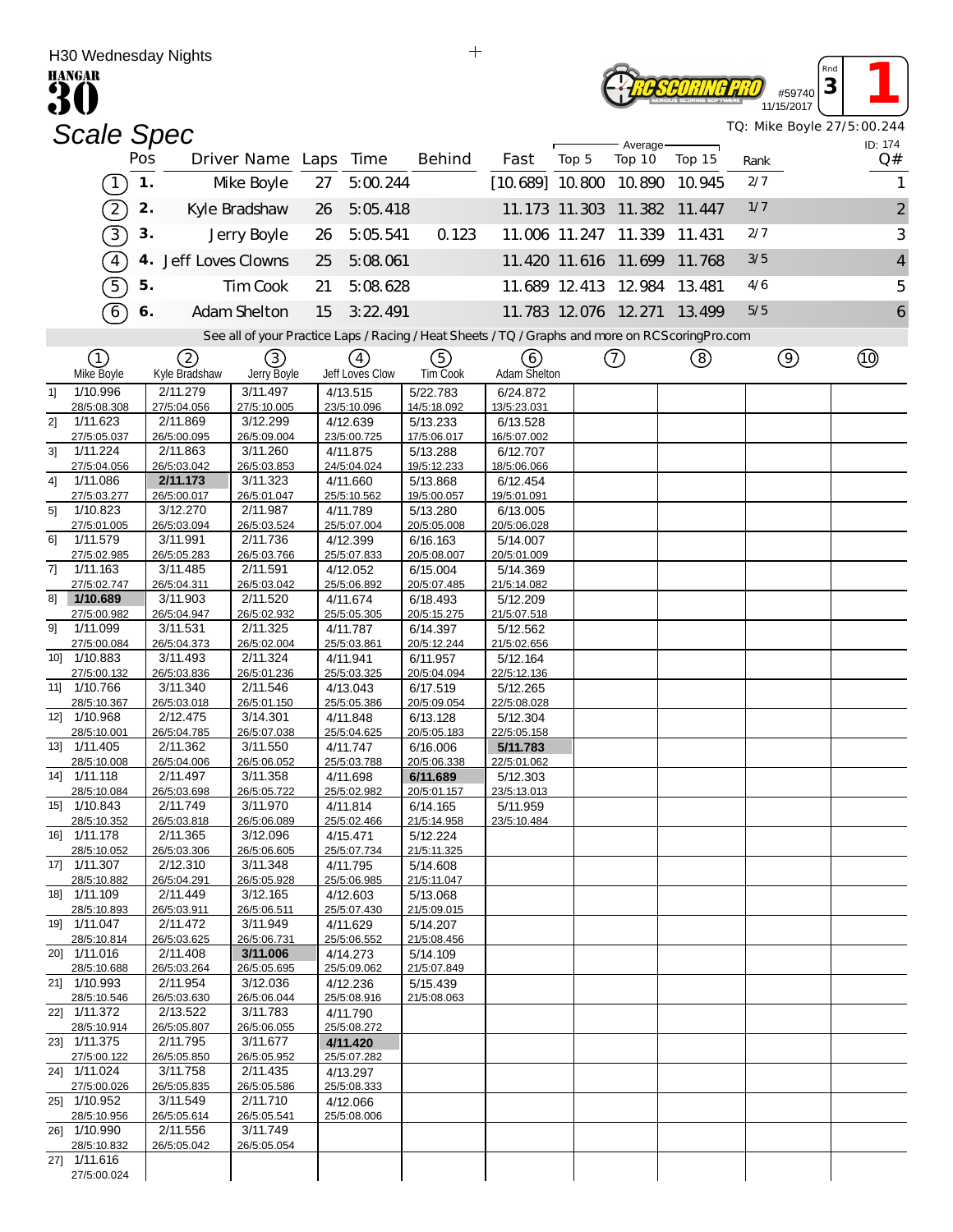| <b>Top Qualifiers</b> | Qual# | $L$ aps          | Race Time | <b>Behind</b> | Rnd | Race | Pos In Race | Fast Lap | <b>Best 3 Consecutive</b> |
|-----------------------|-------|------------------|-----------|---------------|-----|------|-------------|----------|---------------------------|
| Mike Boyle            |       | 27               | 5:00.244  |               |     |      |             | 10.689   | 32.617                    |
| Kyle Bradshaw         |       | 26               | 5:05.418  |               |     |      |             | 11.173   | 34.329                    |
| Jerry Boyle           | 3     | 26               | 5:05.541  | 0.123         |     |      |             | 11.006   | 34.169                    |
| Jeff Loves Clowns     | 4     | 25               | 5:08.061  |               |     |      | 4           | 11.420   | 35.259                    |
| Tim Cook              |       | 21               | 5:04.977  |               |     |      |             | 12.018   | 39.169                    |
| Adam Shelton          | 6     | 15 <sup>15</sup> | 3.22.491  |               |     |      | 6           | 11.783   | 36.045                    |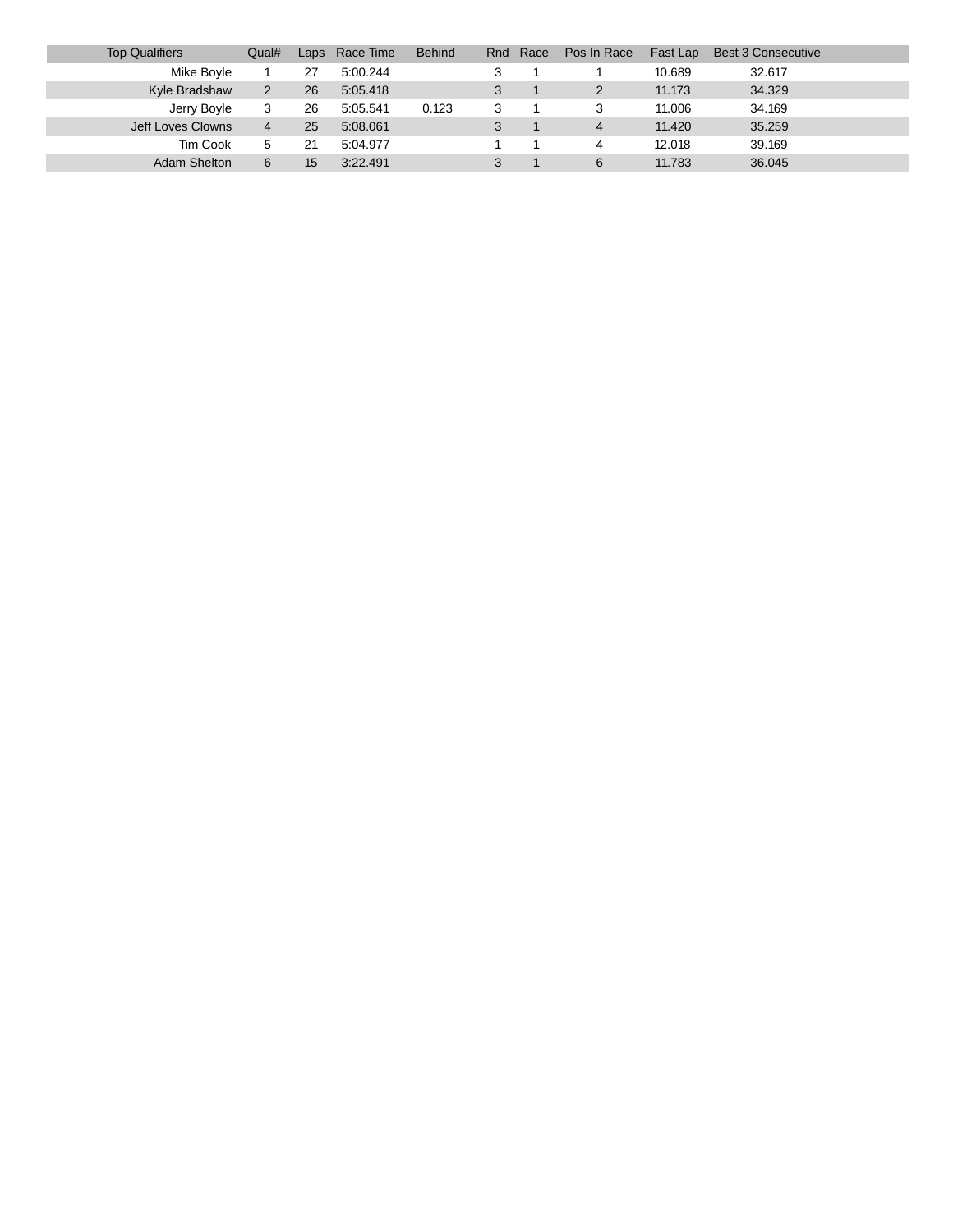| $+$<br>H30 Wednesday Nights |                             |     |                         |                       |               |                         |                                                                                                   |                                  |                |                             |          |                              |                |
|-----------------------------|-----------------------------|-----|-------------------------|-----------------------|---------------|-------------------------|---------------------------------------------------------------------------------------------------|----------------------------------|----------------|-----------------------------|----------|------------------------------|----------------|
|                             | <b>HANGAR</b>               |     |                         |                       |               |                         |                                                                                                   |                                  |                |                             |          |                              | Rnd            |
|                             |                             |     |                         |                       |               |                         |                                                                                                   |                                  |                |                             |          | #59740                       | 3              |
|                             |                             |     |                         |                       |               |                         |                                                                                                   |                                  |                |                             |          | 11/15/2017                   |                |
|                             | <b>Novice</b>               |     |                         |                       |               |                         |                                                                                                   |                                  |                |                             |          | TQ: Gary Bennett 22/5:03.084 |                |
|                             |                             |     |                         |                       |               |                         |                                                                                                   |                                  |                | Average-                    |          |                              | ID: 177        |
|                             |                             | Pos |                         | Driver Name Laps Time |               |                         | Behind                                                                                            | Fast                             | Top 5          | Top 10                      | Top 15   | Rank                         | Q#             |
|                             | $\boxed{2}$                 | 1.  |                         | <b>Gary Bennett</b>   | 22            | 5:03.084                |                                                                                                   | $[12, 602]$ 12.687 12.842 13.018 |                |                             |          | 1/7                          | 1              |
|                             | $\sqrt{1}$                  | 2.  |                         | Paul Nortness         | 22            | 5:03.332                | 0.248                                                                                             |                                  | 12.668 12.941  | 13.084                      | 13.232   | 1/7                          | $\overline{2}$ |
|                             |                             |     |                         |                       |               |                         |                                                                                                   |                                  |                |                             |          |                              |                |
|                             | $\overline{4}$              | 3.  |                         | Ryan Yasuda           | 18            | 5:22.632                |                                                                                                   |                                  |                | 15.621 15.822 16.248 16.837 |          | 1/3                          | 4              |
|                             | 3                           |     | 4.                      | Fritz Golla           | $\mathcal{O}$ |                         |                                                                                                   |                                  |                |                             |          | 6/5                          |                |
|                             |                             |     |                         |                       |               |                         | See all of your Practice Laps / Racing / Heat Sheets / TQ / Graphs and more on RCS coring Pro.com |                                  |                |                             |          |                              |                |
|                             | $\left(1\right)$            |     | 2                       | (3)                   |               | (4)                     | (5)                                                                                               | 6                                |                | $\circled7$                 | (8)      | $\circledcirc$               | $\circled{10}$ |
|                             | Paul Nortness               |     | <b>Gary Bennett</b>     | Fritz Golla           |               | Ryan Yasuda             |                                                                                                   |                                  |                |                             |          |                              |                |
| 1]                          | 1/13.113                    |     | 2/14.817                |                       |               | 3/16.318                |                                                                                                   |                                  |                |                             |          |                              |                |
|                             | 23/5:01.053                 |     | 21/5:11.022             |                       |               | 19/5:10.008             |                                                                                                   |                                  |                |                             |          |                              |                |
| 2]                          | 1/13.864                    |     | 3/19.760                |                       |               | 2/17.852                |                                                                                                   |                                  |                |                             |          |                              |                |
| 3 <sup>1</sup>              | 23/5:10.027<br>1/18.187     |     | 18/5:11.022<br>3/17.937 |                       |               | 18/5:07.053<br>2/15.750 |                                                                                                   |                                  |                |                             |          |                              |                |
|                             | 20/5:01.066                 |     | 18/5:15.006             |                       |               | 19/5:16.016             |                                                                                                   |                                  |                |                             |          |                              |                |
| 41                          | 1/13.008                    |     | 2/12.977                |                       |               | 3/17.977                |                                                                                                   |                                  |                |                             |          |                              |                |
|                             | 21/5:05.392                 |     | 19/5:11.077             |                       |               | 18/5:05.055             |                                                                                                   |                                  |                |                             |          |                              |                |
| 5 <sup>1</sup>              | 1/13.093<br>22/5:13.588     |     | 2/13.461<br>19/5:00.001 |                       |               | 3/18.870<br>18/5:12.372 |                                                                                                   |                                  |                |                             |          |                              |                |
| 61                          | 1/12.825                    |     | 2/12.604                |                       |               | 3/18.306                |                                                                                                   |                                  |                |                             |          |                              |                |
|                             | 22/5:08.033                 |     | 20/5:05.002             |                       |               | 18/5:15.021             |                                                                                                   |                                  |                |                             |          |                              |                |
| 7]                          | 1/13.269<br>22/5:05.988     |     | 2/13.526<br>20/5:00.228 |                       |               | 3/16.298<br>18/5:12.094 |                                                                                                   |                                  |                |                             |          |                              |                |
| 81                          | 1/12.668                    |     | 2/12.809                |                       |               | 3/15.621                |                                                                                                   |                                  |                |                             |          |                              |                |
|                             | 22/5:02.582                 |     | 21/5:09.461             |                       |               | 18/5:08.227             |                                                                                                   |                                  |                |                             |          |                              |                |
| 91                          | 1/13.160                    |     | 2/14.234                |                       |               | 3/16.991                |                                                                                                   |                                  |                |                             |          |                              |                |
|                             | 22/5:01.131<br>10] 1/14.822 |     | 21/5:08.028<br>2/12.602 |                       |               | 18/5:07.096<br>3/16.725 |                                                                                                   |                                  |                |                             |          |                              |                |
|                             | 22/5:03.622                 |     | 21/5:03.933             |                       |               | 18/5:07.278             |                                                                                                   |                                  |                |                             |          |                              |                |
|                             | 11] 1/13.293                |     | 2/13.860                |                       |               | 3/15.814                |                                                                                                   |                                  |                |                             |          |                              |                |
|                             | 22/5:02.006                 |     | 21/5:02.762             |                       |               | 18/5:05.214             |                                                                                                   |                                  |                |                             |          |                              |                |
|                             | 12] 1/13.452<br>22/5:02.041 |     | 2/13.645<br>21/5:01.402 |                       |               | 3/16.087<br>18/5:03.915 |                                                                                                   |                                  |                |                             |          |                              |                |
|                             | 13] 1/13.204                |     | 2/13.189                |                       |               | 3/23.716                |                                                                                                   |                                  |                |                             |          |                              |                |
|                             | 22/5:01.163                 |     | 22/5:13.787             |                       |               | 18/5:13.038             |                                                                                                   |                                  |                |                             |          |                              |                |
|                             | 14] 1/13.350<br>22/5:00.063 |     | 2/13.232<br>22/5:12.164 |                       |               | 3/17.034<br>18/5:12.891 |                                                                                                   |                                  |                |                             |          |                              |                |
|                             | 15] 1/13.684                |     | 2/13.559                |                       |               | 3/20.010                |                                                                                                   |                                  |                |                             |          |                              |                |
|                             | 22/5:00.652                 |     | 22/5:11.241             |                       |               | 18/5:16.044             |                                                                                                   |                                  |                |                             |          |                              |                |
|                             | 16] 1/13.207                |     | 2/13.123                |                       |               | 3/17.071                |                                                                                                   |                                  |                |                             |          |                              |                |
|                             | 22/5:00.025<br>17] 1/15.788 |     | 22/5:09.842<br>2/12.800 |                       |               | 18/5:15.495<br>3/15.841 |                                                                                                   |                                  |                |                             |          |                              |                |
|                             | 22/5:02.810                 |     | 22/5:08.181             |                       |               | 18/5:13.708             |                                                                                                   |                                  |                |                             |          |                              |                |
|                             | 18] 1/14.054                |     | 2/13.244                |                       |               | 3/26.351                |                                                                                                   |                                  |                |                             |          |                              |                |
|                             | 22/5:03.016                 |     | 22/5:07.242             |                       |               | 17/5:04.706             |                                                                                                   |                                  |                |                             |          |                              |                |
|                             | 19] 1/13.980<br>22/5:03.391 |     | 2/13.383<br>22/5:06.564 |                       |               |                         |                                                                                                   |                                  |                |                             |          |                              |                |
|                             | 20] 1/13.300                |     | 2/12.716                |                       |               |                         |                                                                                                   |                                  |                |                             |          |                              |                |
|                             | 22/5:02.852                 |     | 22/5:05.228             |                       |               |                         |                                                                                                   |                                  |                |                             |          |                              |                |
|                             | 21] 1/13.857<br>22/5:02.950 |     | 2/12.713<br>22/5:04.008 |                       |               |                         |                                                                                                   |                                  |                |                             |          |                              |                |
|                             | 22] 2/14.154                |     | 1/12.893                |                       |               |                         |                                                                                                   |                                  |                |                             |          |                              |                |
|                             | 22/5:03.033                 |     | 22/5:03.008             |                       |               |                         |                                                                                                   |                                  |                |                             |          |                              |                |
|                             |                             |     | <b>Top Qualifiers</b>   | Qual#                 | Laps          | Race Time               | <b>Behind</b>                                                                                     | Race<br>Rnd                      | Pos In Race    |                             | Fast Lap | <b>Best 3 Consecutive</b>    |                |
|                             |                             |     | <b>Gary Bennett</b>     | 1                     | 22            | 5:03.084                |                                                                                                   | $\overline{c}$<br>3              | 1              |                             | 12.602   | 38.322                       |                |
|                             |                             |     | <b>Paul Nortness</b>    | 2                     | 22            | 5:03.332                | 0.248                                                                                             | $\overline{2}$<br>3              | $\overline{c}$ |                             | 12.668   | 38.762                       |                |
|                             |                             |     | <b>Fritz Golla</b>      | 3                     | 18            | 4:22.552                |                                                                                                   | $\mathbf{1}$<br>$\overline{c}$   | 3              |                             | 13.459   | 42.080                       |                |
|                             |                             |     | Ryan Yasuda             | $\overline{4}$        | 18            | 5:22.632                | 60.080                                                                                            | 3<br>$\overline{2}$              | 3              |                             | 15.621   | 48.626                       |                |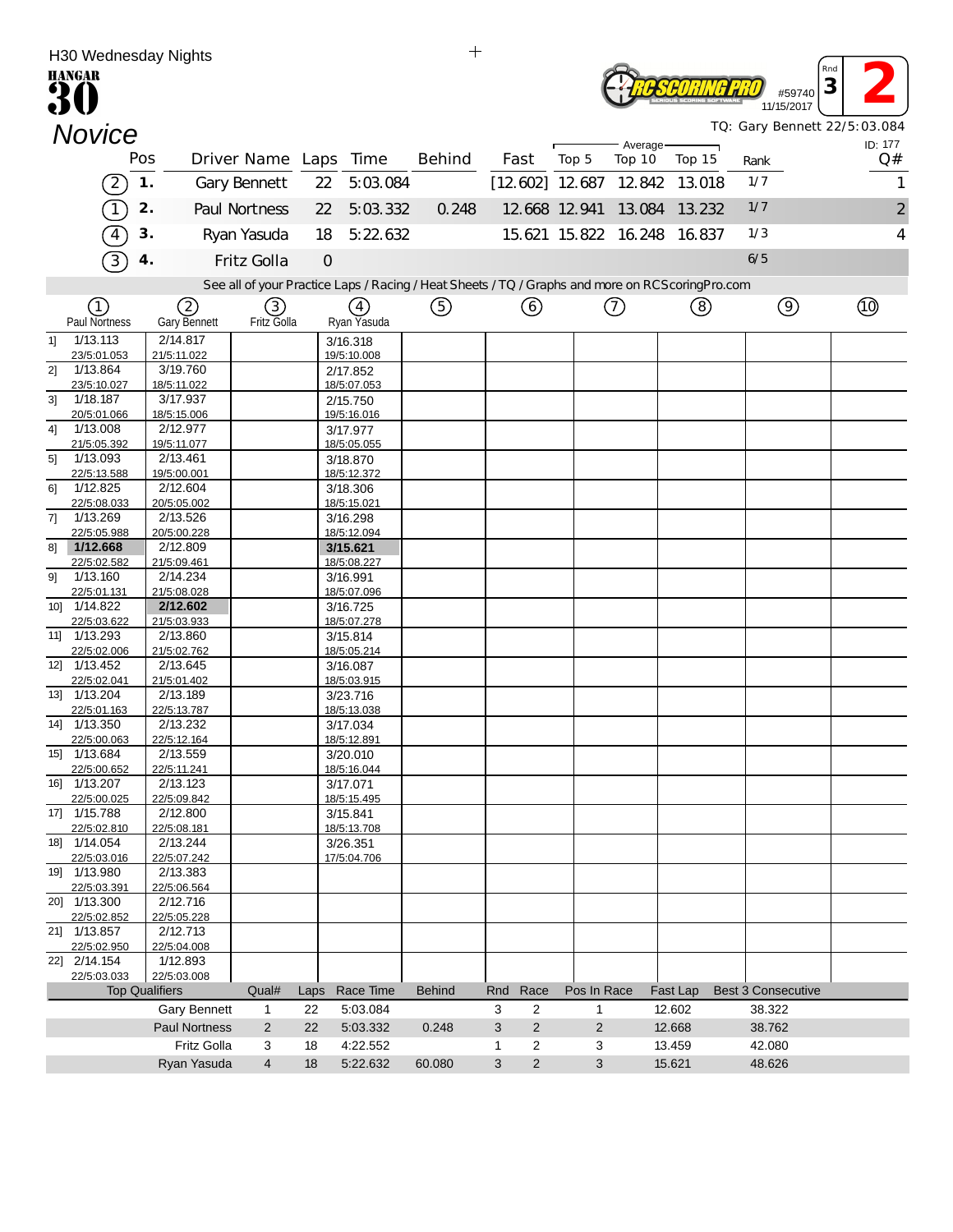|     | H30 Wednesday Nights           |     |                         |                              |    |                             | $\pm$                                                                                             |                            |       |                    |        |             |                      |                              |
|-----|--------------------------------|-----|-------------------------|------------------------------|----|-----------------------------|---------------------------------------------------------------------------------------------------|----------------------------|-------|--------------------|--------|-------------|----------------------|------------------------------|
|     | <b>HANGAR</b>                  |     |                         |                              |    |                             |                                                                                                   |                            |       |                    |        |             | #59740<br>11/15/2017 | Rnd<br>3                     |
|     | Stock 1/12                     |     |                         |                              |    |                             |                                                                                                   |                            |       |                    |        |             |                      | TQ: Brian Bodine 50/8:00.522 |
|     |                                | Pos |                         | Driver Name Laps Time        |    |                             | Behind                                                                                            | Fast                       | Top 5 | Average-<br>Top 10 | Top 15 |             |                      | ID: 175<br>Q#                |
|     | $\overline{1}$                 | 1.  |                         | <b>Brian Bodine</b>          | 50 | 8:00.522                    |                                                                                                   | [9.085]                    | 9.208 | 9.279              | 9.320  | Rank<br>2/7 |                      | 1                            |
|     |                                |     |                         |                              |    |                             |                                                                                                   |                            |       |                    |        | 4/7         |                      |                              |
|     | $\boxed{2}$                    | 2.  |                         | Mni                          | 50 | 8:06.770                    | 6.248                                                                                             | 9.142                      | 9.227 | 9.308              | 9.364  |             |                      | $\overline{c}$               |
|     | $\overline{3}$                 | 3.  |                         | <b>Todd Mason</b>            | 49 | 8:02.375                    |                                                                                                   | 9.465                      | 9.515 | 9.574              | 9.617  | 1/7         |                      | 3                            |
|     | $\widehat{6}$                  | 4.  |                         | Alex Danilchik               | 45 | 8:02.980                    |                                                                                                   | 9.609                      | 9.912 | 10.053             | 10.125 | 4/7         |                      | 6                            |
|     | $\boxed{4}$                    | 5.  |                         | George Strichen              | 45 | 8:05.291                    | 2 3 1 1                                                                                           | 9.775                      | 9.894 | 10.043             | 10.161 | 3/7         |                      | $\overline{4}$               |
|     | $\overline{5}$                 | 6.  |                         | Kyle Bradshaw                | 45 | 8:09.778                    | 4.487                                                                                             | 9.718                      | 9.798 | 9.896              | 9.965  | 2/7         |                      | 5                            |
|     |                                |     |                         |                              |    |                             | See all of your Practice Laps / Racing / Heat Sheets / TQ / Graphs and more on RCS coring Pro.com |                            |       |                    |        |             |                      |                              |
|     | (1)                            |     | ②                       | (3)                          |    | $\left( 4\right)$           | 5                                                                                                 | (6)                        |       | (7)                | (8)    |             | $\circledcirc$       | Q)                           |
| 11  | <b>Brian Bodine</b><br>1/9.550 |     | Mni<br>3/9.722          | <b>Todd Mason</b><br>4/9.868 |    | George Strichen<br>6/10.307 | Kyle Bradshaw<br>2/9.718                                                                          | Alex Danilchik<br>5/10.213 |       |                    |        |             |                      |                              |
|     | 51/8:07.005                    |     | 50/8:06.486             | 49/8:03.063                  |    | 47/8:04.057                 | 50/8:06.486                                                                                       | 48/8:10.008                |       |                    |        |             |                      |                              |
| 21  | 1/9.091<br>52/8:04.064         |     | 2/9.173<br>51/8:01.695  | 3/9.465<br>50/8:03.025       |    | 6/9.775<br>48/8:01.092      | 4/9.851<br>50/8:09.025                                                                            | 5/9.609<br>49/8:05.059     |       |                    |        |             |                      |                              |
| 3]  | 1/9.399                        |     | 2/9.912                 | 3/9.821                      |    | 6/9.943                     | 4/9.778                                                                                           | 5/9.816                    |       |                    |        |             |                      |                              |
| 41  | 52/8:06.026<br>1/9.362         |     | 50/8:00.166<br>2/9.394  | 50/8:05.833<br>3/9.721       |    | 48/8:00.048<br>6/10.109     | 50/8:09.166<br>4/9.943                                                                            | 49/8:04.012<br>5/10.359    |       |                    |        |             |                      |                              |
|     | 52/8:06.002                    |     | 51/8:07.005             | 50/8:06.486                  |    | 48/8:01.056                 | 49/8:01.302                                                                                       | 49/8:10.490                |       |                    |        |             |                      |                              |
| 51  | 1/9.298<br>52/8:05.068         |     | 2/9.591<br>51/8:07.458  | 3/9.746<br>50/8:06.002       |    | 5/11.278<br>47/8:03.254     | 6/12.525<br>47/8:07.014                                                                           | 4/10.822<br>48/8:07.872    |       |                    |        |             |                      |                              |
| 61  | 1/9.535<br>52/8:07.326         |     | 2/9.320<br>51/8:05.435  | 3/9.508<br>50/8:04.416       |    | 5/10.435<br>47/8:04.491     | 6/11.774<br>46/8:07.523                                                                           | 4/10.576<br>47/8:00.966    |       |                    |        |             |                      |                              |
| 71  | 1/9.085                        |     | 2/9.750                 | 3/9.711                      |    | 4/10.394                    | 6/10.377                                                                                          | 5/11.413                   |       |                    |        |             |                      |                              |
| 81  | 52/8:05.234<br>1/9.386         |     | 51/8:07.122<br>2/9.351  | 50/8:04.571<br>3/9.497       |    | 47/8:05.004<br>4/10.738     | 46/8:06.088<br>6/10.028                                                                           | 47/8:08.867<br>5/10.772    |       |                    |        |             |                      |                              |
|     | 52/8:05.615                    |     | 51/8:05.838             | 50/8:03.375                  |    | 47/8:07.507                 | 46/8:02.942                                                                                       | 46/8:00.585                |       |                    |        |             |                      |                              |
| 91  | 1/9.429<br>52/8:06.084         |     | 2/9.142<br>51/8:03.065  | 3/9.874<br>50/8:04.005       |    | 4/10.580<br>47/8:08.591     | 6/10.363<br>46/8:02.284                                                                           | 5/10.163<br>47/8:09.531    |       |                    |        |             |                      |                              |
| 10] | 1/9.320                        |     | 2/9.720                 | 3/9.724                      |    | 4/10.552                    | 5/10.012                                                                                          | 6/10.768                   |       |                    |        |             |                      |                              |
| 11] | 52/8:05.094<br>1/9.804         |     | 51/8:04.857<br>2/9.153  | 50/8:04.007<br>3/9.714       |    | 47/8:09.317<br>4/10.038     | 46/8:00.102<br>5/10.182                                                                           | 46/8:00.746<br>6/10.583    |       |                    |        |             |                      |                              |
|     | 52/8:08.138                    |     | 51/8:03.248             | 50/8:04.772                  |    | 47/8:07.731                 | 47/8:09.440                                                                                       | 46/8:01.285                |       |                    |        |             |                      |                              |
| 12] | 1/9.390<br>52/8:08.015         |     | 2/9.371<br>51/8:02.008  | 3/9.710<br>50/8:04.833       |    | 4/9.829<br>47/8:05.588      | 5/10.263<br>47/8:08.839                                                                           | 6/9.830<br>47/8:09.027     |       |                    |        |             |                      |                              |
|     | 13] 1/9.289<br>52/8:07.076     |     | 2/9.373<br>51/8:02.420  | 3/10.074<br>50/8:06.269      |    | 5/10.723<br>47/8:06.992     | 4/9.791<br>47/8:06.666                                                                            | 6/12.381<br>46/8:05.866    |       |                    |        |             |                      |                              |
|     | 14] 1/9.340                    |     | 2/9.421                 | 3/9.651                      |    | 4/10.346                    | 5/10.497                                                                                          | 6/10.452                   |       |                    |        |             |                      |                              |
|     | 52/8:07.611<br>15] 1/9.279     |     | 51/8:02.277<br>2/9.428  | 50/8:06.486<br>3/9.572       |    | 47/8:06.953<br>5/11.033     | 47/8:07.121<br>4/10.367                                                                           | 46/8:05.497<br>6/10.181    |       |                    |        |             |                      |                              |
|     | 52/8:07.274                    |     | 51/8:02.188             | 50/8:05.533                  |    | 47/8:09.050                 | 47/8:07.139                                                                                       | 46/8:04.349                |       |                    |        |             |                      |                              |
|     | 16] 1/9.423<br>52/8:07.435     |     | 2/9.458<br>51/8:02.205  | 3/9.621<br>50/8:05.025       |    | 5/10.669<br>47/8:09.828     | 4/10.084<br>47/8:06.303                                                                           | 6/10.459<br>46/8:04.015    |       |                    |        |             |                      |                              |
|     | 17] 1/9.346                    |     | 2/9.583                 | 3/9.630                      |    | 6/12.650                    | 4/11.339                                                                                          | 5/10.296                   |       |                    |        |             |                      |                              |
|     | 52/8:07.362<br>18] 1/9.441     |     | 51/8:02.058<br>2/9.521  | 50/8:05.029<br>3/9.672       |    | 46/8:05.435<br>6/10.390     | 47/8:09.048<br>4/10.080                                                                           | 46/8:03.514<br>5/10.195    |       |                    |        |             |                      |                              |
|     | 52/8:07.557<br>191 1/9.501     |     | 51/8:02.743<br>2/10.093 | 50/8:04.944<br>3/9.534       |    | 46/8:05.018<br>6/10.503     | 47/8:08.199                                                                                       | 46/8:02.718                |       |                    |        |             |                      |                              |
|     | 52/8:07.896                    |     | 51/8:04.446             | 50/8:04.005                  |    | 46/8:04.912                 | 4/9.856<br>47/8:06.895                                                                            | 5/11.041<br>46/8:04.041    |       |                    |        |             |                      |                              |
|     | 20] 1/9.383<br>52/8:07.089     |     | 2/9.479<br>51/8:04.372  | 3/9.760<br>50/8:04.675       |    | 5/10.016<br>46/8:03.713     | 4/10.115<br>47/8:06.309                                                                           | 6/11.526<br>46/8:06.358    |       |                    |        |             |                      |                              |
|     | 21] 1/9.628                    |     | 2/9.494                 | 3/9.710                      |    | 5/10.194                    | 4/10.041                                                                                          | 6/11.208                   |       |                    |        |             |                      |                              |
|     | 52/8:08.502<br>22] 1/9.818     |     | 51/8:04.378<br>2/9.389  | 50/8:04.714<br>3/11.937      |    | 46/8:03.483<br>5/11.534     | 47/8:05.621<br>4/10.382                                                                           | 46/8:07.731<br>6/11.463    |       |                    |        |             |                      |                              |
|     | 51/8:00.095                    |     | 51/8:04.129             | 49/8:00.021                  |    | 46/8:05.174                 | 47/8:05.745                                                                                       | 46/8:09.544                |       |                    |        |             |                      |                              |
|     | 23] 1/9.539<br>51/8:00.375     |     | 2/9.764<br>51/8:04.721  | 3/9.857<br>49/8:00.157       |    | 5/10.546<br>46/8:05.016     | 4/10.666<br>47/8:06.409                                                                           | 6/10.321<br>46/8:08.009    |       |                    |        |             |                      |                              |
|     | 24] 1/9.702                    |     | 2/9.745                 | 3/9.716                      |    | 4/10.971                    | 6/23.131                                                                                          | 5/10.777                   |       |                    |        |             |                      |                              |
|     | 51/8:00.972<br>25] 1/9.462     |     | 51/8:05.243<br>2/10.862 | 50/8:09.770<br>3/10.051      |    | 46/8:05.970<br>4/10.565     | 45/8:09.675<br>6/10.062                                                                           | 46/8:09.171<br>5/10.585    |       |                    |        |             |                      |                              |
|     | 51/8:01.032<br>26] 1/9.409     |     | 51/8:07.988<br>2/9.528  | 49/8:00.474<br>3/9.733       |    | 46/8:05.980<br>4/11.301     | 45/8:08.214<br>6/9.945                                                                            | 46/8:09.090<br>5/10.583    |       |                    |        |             |                      |                              |
|     | 51/8:00.988                    |     | 51/8:07.913             | 49/8:00.350                  |    | 46/8:07.281                 | 45/8:06.640                                                                                       | 46/8:08.997                |       |                    |        |             |                      |                              |
|     | 27] 1/9.759<br>51/8:01.061     |     | 2/9.731<br>51/8:08.221  | 3/9.591<br>50/8:09.759       |    | 4/9.910<br>46/8:06.117      | 6/10.566<br>45/8:06.233                                                                           | 5/10.144<br>46/8:08.179    |       |                    |        |             |                      |                              |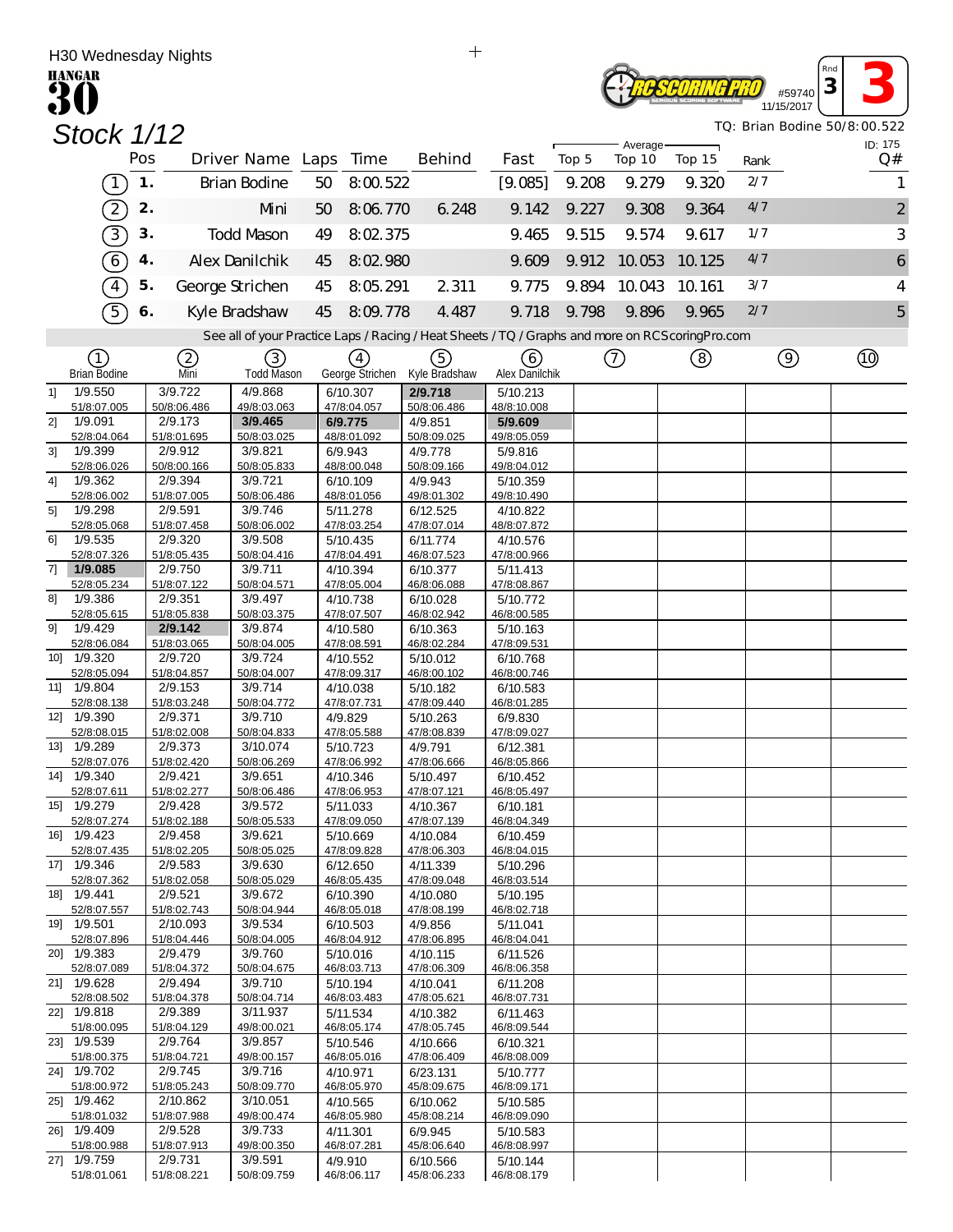| ∩<br><b>Brian Bodine</b>   | ②<br>Mni               | ③<br><b>Todd Mason</b>  |      | $\left( \overline{4}\right)$<br>George Strichen | (5)<br>Kyle Bradshaw    |              | 6)<br>Alex Danilchik    | $^\copyright$  | ⑧        | $\circledcirc$            | ⑩ |
|----------------------------|------------------------|-------------------------|------|-------------------------------------------------|-------------------------|--------------|-------------------------|----------------|----------|---------------------------|---|
| 28] 1/9.941                | 2/9.540                | 3/9.990                 |      | 4/10.422                                        | 6/10.250                |              | 5/10.361                |                |          |                           |   |
| 51/8:02.514                | 51/8:08.161            | 49/8:00.305             |      | 46/8:05.875                                     | 45/8:05.341             |              | 46/8:07.764             |                |          |                           |   |
| 29] 1/9.825                | 2/9.879                | 3/9.825                 |      | 5/11.664                                        | 6/11.222                |              | 4/10.244                |                |          |                           |   |
| 51/8:03.145                | 51/8:08.703            | 49/8:00.335             |      | 46/8:07.615                                     | 45/8:06.015             |              | 46/8:07.187             |                |          |                           |   |
| 30] 1/9.523                | 2/9.736                | 3/9.811                 |      | 5/12.124                                        | 6/10.601                |              | 4/10.540                |                |          |                           |   |
| 51/8:03.242<br>31] 1/9.657 | 51/8:08.954<br>2/9.643 | 49/8:00.347<br>3/9.819  |      | 46/8:09.961                                     | 45/8:05.715             |              | 46/8:07.109             |                |          |                           |   |
| 51/8:03.529                | 51/8:09.057            | 49/8:00.373             |      | 5/12.312<br>45/8:01.717                         | 6/10.488<br>45/8:05.274 |              | 4/10.721<br>46/8:07.303 |                |          |                           |   |
| 32] 1/9.761                | 2/10.223               | 3/9.729                 |      | 5/10.464                                        | 6/10.827                |              | 4/11.012                |                |          |                           |   |
| 51/8:03.974                | 50/8:00.453            | 49/8:00.261             |      | 45/8:01.373                                     | 45/8:05.325             |              | 46/8:07.901             |                |          |                           |   |
| 331 1/9.694                | 2/9.616                | 3/9.753                 |      | 5/12.339                                        | 6/11.642                |              | 4/14.900                |                |          |                           |   |
| 51/8:04.299                | 50/8:00.469            | 49/8:00.185             |      | 45/8:03.613                                     | 45/8:06.504             |              | 45/8:03.015             |                |          |                           |   |
| 34] 1/9.863                | 2/9.852                | 3/9.819                 |      | 5/10.743                                        | 6/11.205                |              | 4/11.024                |                |          |                           |   |
| 51/8:04.845                | 50/8:00.823            | 49/8:00.214             |      | 45/8:03.617                                     | 45/8:07.019             |              | 45/8:03.538             |                |          |                           |   |
| 35] 1/9.885                | 2/9.805                | 3/9.827                 |      | 5/10.622                                        | 6/11.286                |              | 4/10.268                |                |          |                           |   |
| 51/8:05.403                | 50/8:01.085            | 49/8:00.256             |      | 45/8:03.454                                     | 45/8:07.062             |              | 45/8:02.927             |                |          |                           |   |
| 36] 1/9.714                | 2/9.525                | 3/9.678                 |      | 5/10.312                                        | 6/11.302                |              | 4/10.252                |                |          |                           |   |
| 51/8:05.675                | 50/8:00.958            | 49/8:00.091             |      | 45/8:02.912                                     | 45/8:08.002             |              | 45/8:02.325             |                |          |                           |   |
| 37] 1/9.750                | 2/10.937               | 3/9.816                 |      | 5/11.089                                        | 6/10.470                |              | 4/10.662                |                |          |                           |   |
| 51/8:05.988                | 50/8:02.729            | 49/8:00.107             |      | 45/8:03.348                                     | 45/8:07.739             |              | 45/8:02.254             |                |          |                           |   |
| 38] 1/9.624                | 2/9.757                | 3/9.923                 |      | 5/10.999                                        | 6/10.717                |              | 4/10.287                |                |          |                           |   |
| 51/8:06.110                | 50/8:02.868            | 49/8:00.277             |      | 45/8:03.655                                     | 45/8:07.598             |              | 45/8:01.748             |                |          |                           |   |
| 39] 1/9.880                | 2/10.211               | 3/9.828                 |      | 5/10.672                                        | 6/11.165                |              | 4/10.483                |                |          |                           |   |
| 51/8:06.566<br>40] 1/9.626 | 50/8:03.576<br>2/9.915 | 49/8:00.313<br>3/10.089 |      | 45/8:03.565                                     | 45/8:07.973             |              | 45/8:01.488             |                |          |                           |   |
| 51/8:06.680                | 50/8:03.887            | 49/8:00.653             |      | 5/10.756<br>45/8:03.581                         | 6/10.607<br>45/8:07.071 |              | 4/11.416<br>45/8:02.298 |                |          |                           |   |
| 41] 1/9.937                | 2/10.077               | 3/9.827                 |      | 5/11.789                                        | 6/11.082                |              | 4/10.201                |                |          |                           |   |
| 51/8:07.174                | 50/8:04.365            | 49/8:00.678             |      | 45/8:04.726                                     | 45/8:07.975             |              | 45/8:01.730             |                |          |                           |   |
| 42] 1/9.837                | 2/9.929                | 3/10.027                |      | 5/10.586                                        | 6/11.615                |              | 4/10.185                |                |          |                           |   |
| 51/8:07.511                | 50/8:04.654            | 49/8:00.935             |      | 45/8:04.521                                     | 45/8:08.807             |              | 45/8:01.167             |                |          |                           |   |
| 43] 1/9.877                | 2/9.878                | 3/9.852                 |      | 5/11.597                                        | 6/11.530                |              | 4/12.467                |                |          |                           |   |
| 51/8:07.892                | 50/8:04.872            | 49/8:00.974             |      | 45/8:05.393                                     | 45/8:09.505             |              | 45/8:03.027             |                |          |                           |   |
| 44] 1/9.843                | 2/9.925                | 3/10.313                |      | 5/10.927                                        | 6/10.933                |              | 4/10.733                |                |          |                           |   |
| 51/8:08.209                | 50/8:05.136            | 49/8:01.525             |      | 45/8:05.539                                     | 45/8:09.559             |              | 45/8:03.023             |                |          |                           |   |
| 45] 1/9.875                | 2/9.682                | 3/10.189                |      | 5/10.545                                        | 6/11.100                |              | 4/10.688                |                |          |                           |   |
| 51/8:08.557                | 50/8:05.111            | 49/8:01.920             |      | 45/8:05.029                                     | 45/8:09.078             |              | 45/8:02.098             |                |          |                           |   |
| 46] 1/9.976                | 2/10.487               | 3/9.893                 |      |                                                 |                         |              |                         |                |          |                           |   |
| 51/8:09.001                | 50/8:05.967            | 49/8:01.989             |      |                                                 |                         |              |                         |                |          |                           |   |
| 47] 1/9.741                | 2/9.678                | 3/9.923                 |      |                                                 |                         |              |                         |                |          |                           |   |
| 51/8:09.165                | 50/8:05.914            | 49/8:02.076             |      |                                                 |                         |              |                         |                |          |                           |   |
| 48] 1/9.845                | 2/10.286               | 3/9.952                 |      |                                                 |                         |              |                         |                |          |                           |   |
| 51/8:09.043<br>49] 1/9.779 | 50/8:06.510<br>2/9.651 | 49/8:02.190<br>3/10.024 |      |                                                 |                         |              |                         |                |          |                           |   |
| 50/8:00.020                | 50/8:06.428            | 49/8:02.037             |      |                                                 |                         |              |                         |                |          |                           |   |
| 50] 1/10.101               | 2/10.070               |                         |      |                                                 |                         |              |                         |                |          |                           |   |
| 50/8:00.052                | 50/8:06.077            |                         |      |                                                 |                         |              |                         |                |          |                           |   |
|                            | <b>Top Qualifiers</b>  | Qual#                   | Laps | Race Time                                       | <b>Behind</b>           | Rnd          | Race                    | Pos In Race    | Fast Lap | <b>Best 3 Consecutive</b> |   |
|                            | <b>Brian Bodine</b>    | $\mathbf{1}$            | 50   | 8:00.522                                        |                         | 3            | 3                       | $\mathbf{1}$   | 9.085    | 27.852                    |   |
|                            | Mini                   | $\overline{2}$          | 50   | 8:03.366                                        | 2.844                   | $\mathbf{1}$ | 3                       | $\overline{2}$ | 9.171    | 28.169                    |   |
|                            | <b>Todd Mason</b>      | 3                       | 49   | 8:02.375                                        |                         | 3            | 3                       | 3              | 9.465    | 28.716                    |   |
|                            |                        |                         |      |                                                 |                         |              |                         |                |          |                           |   |
|                            | George Strichen        | 4                       | 46   | 8:05.934                                        |                         | $\mathbf{1}$ | 3                       | $\overline{4}$ | 9.860    | 30.233                    |   |
|                            | Kyle Bradshaw          | 5                       | 45   | 8:01.956                                        |                         | 1            | 3                       | 5              | 9.619    | 30.022                    |   |
|                            | Alex Danilchik         | 6                       | 45   | 8:02.980                                        | 1.024                   | 3            | 3                       | $\overline{4}$ | 9.609    | 29.638                    |   |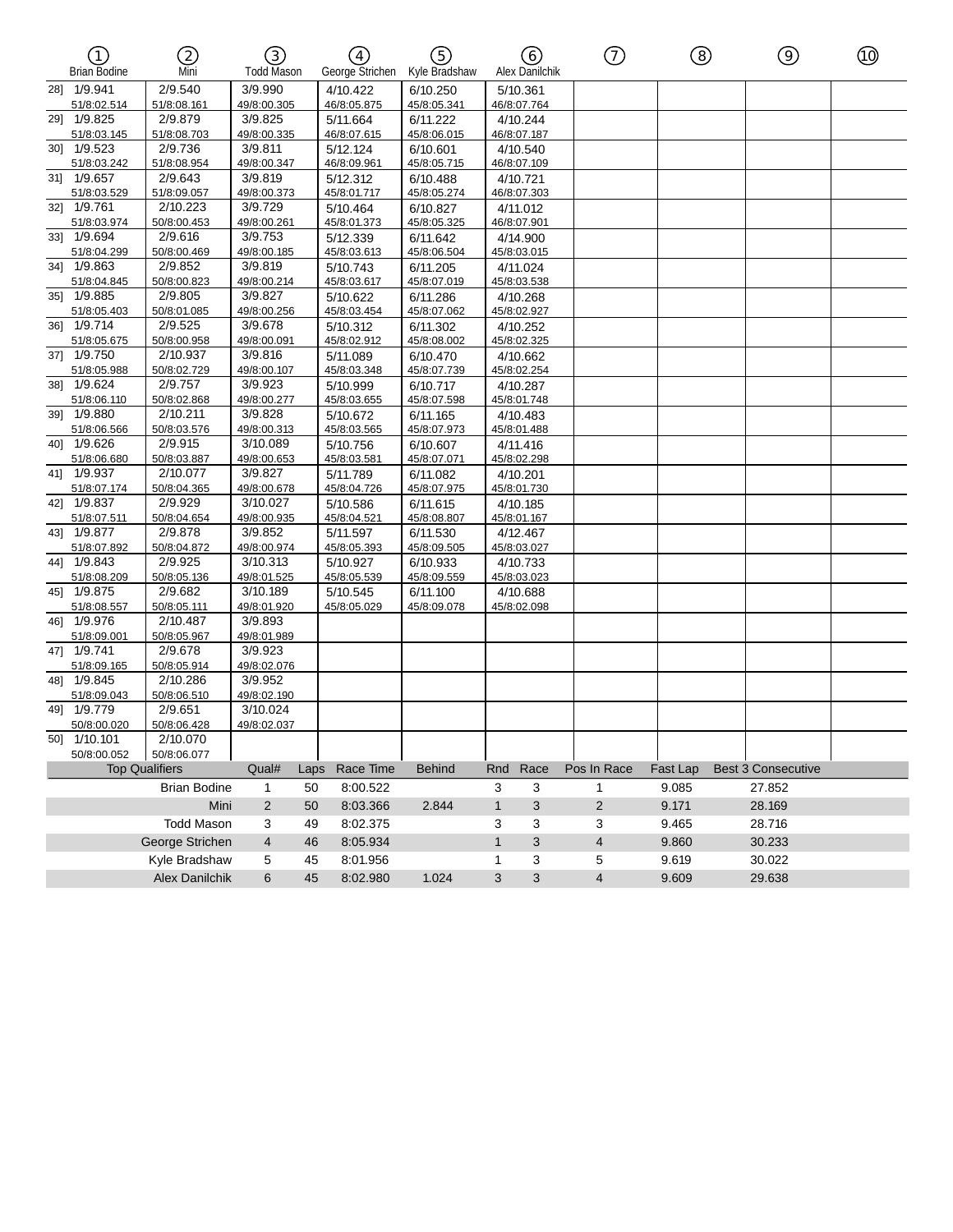|                | H30 Wednesday Nights        |     |                         |                         |    |                         | $\mathrm{+}$                                                                                    |         |              |                             |        |      |               |                                |
|----------------|-----------------------------|-----|-------------------------|-------------------------|----|-------------------------|-------------------------------------------------------------------------------------------------|---------|--------------|-----------------------------|--------|------|---------------|--------------------------------|
|                | <b>HANGAR</b>               |     |                         |                         |    |                         |                                                                                                 |         |              |                             |        |      | #59740        | Rna<br>3                       |
|                |                             |     |                         |                         |    |                         |                                                                                                 |         |              |                             |        |      | 11/15/2017    | TQ: Jake Danilchik 30/5:05.521 |
|                | <b>Stock Touring</b>        |     |                         |                         |    |                         |                                                                                                 |         |              | Average-                    |        |      |               | ID: 173                        |
|                |                             | Pos |                         | Driver Name Laps Time   |    |                         | <b>Behind</b>                                                                                   | Fast    | Top 5        | Top 10                      | Top 15 | Rank |               | Q#                             |
|                | $\boxed{1}$                 | 1.  |                         | Jake Danilchik          | 30 | 5:05.521                |                                                                                                 | [9.706] | 9.745        | 9.835                       | 9.901  | 2/5  |               |                                |
|                | 3)                          | 2.  |                         | Jesse Anderson          | 29 | 5:04.304                |                                                                                                 |         | 9.935 10.124 | 10.204                      | 10.261 | 1/7  |               | $\overline{\mathbf{c}}$        |
|                | $\left( 2\right)$           | 3.  |                         | Mni                     | 28 | 5:00.689                |                                                                                                 | 9.841   | 9.889        | 9.957                       | 10.019 | 3/7  |               | 3                              |
|                | $\widehat{4}$               | 4.  |                         | <b>Alvin Nucum</b>      | 28 | 5:11.676                | 10.987                                                                                          |         |              | 10.225 10.358 10.466 10.567 |        | 3/4  |               | 4                              |
|                |                             |     |                         |                         |    |                         | See all of your Practice Laps / Racing / Heat Sheets / TQ / Graphs and more on RCScoringPro.com |         |              |                             |        |      |               |                                |
|                | (1)                         |     | (2)                     | (3)                     |    | $\left(4\right)$        | (5)                                                                                             | 6       |              | $\left(  \right)$           | (8)    |      | $\circled{9}$ |                                |
|                | Jake Danilchik              |     | Mni                     | <b>Jesse Anderson</b>   |    | Alvin Nucum             |                                                                                                 |         |              |                             |        |      |               |                                |
| 11             | 3/10.618                    |     | 1/10.076                | 2/10.145<br>30/5:04.002 |    | 4/11.334                |                                                                                                 |         |              |                             |        |      |               |                                |
| 2]             | 29/5:07.098<br>2/9.881      |     | 30/5:02.004<br>3/10.906 | 1/10.137                |    | 27/5:05.091<br>4/11.047 |                                                                                                 |         |              |                             |        |      |               |                                |
|                | 30/5:07.005                 |     | 29/5:04.021             | 30/5:04.002             |    | 27/5:02.013             |                                                                                                 |         |              |                             |        |      |               |                                |
| 31             | 1/9.868<br>30/5:03.007      |     | 2/9.955<br>30/5:09.004  | 3/10.885<br>29/5:01.031 |    | 4/10.970<br>27/5:00.015 |                                                                                                 |         |              |                             |        |      |               |                                |
| 4]             | 1/10.234                    |     | 2/10.066                | 3/10.401                |    | 4/11.414                |                                                                                                 |         |              |                             |        |      |               |                                |
|                | 30/5:04.005                 |     | 30/5:07.005             | 29/5:01.382             |    | 27/5:02.197             |                                                                                                 |         |              |                             |        |      |               |                                |
| 5 <sup>1</sup> | 1/10.226<br>30/5:04.098     |     | 2/9.868<br>30/5:05.022  | 3/10.566<br>29/5:02.354 |    | 4/10.903<br>27/5:00.618 |                                                                                                 |         |              |                             |        |      |               |                                |
| 61             | 1/9.706                     |     | 2/10.054                | 3/10.558                |    | 4/12.107                |                                                                                                 |         |              |                             |        |      |               |                                |
| 71             | 30/5:02.065<br>1/10.036     |     | 30/5:04.065<br>2/9.974  | 29/5:03.001<br>3/9.935  |    | 27/5:05.001<br>4/11.003 |                                                                                                 |         |              |                             |        |      |               |                                |
|                | 30/5:02.442                 |     | 30/5:03.857             | 29/5:00.895             |    | 27/5:03.865             |                                                                                                 |         |              |                             |        |      |               |                                |
| 81             | 1/9.756                     |     | 2/10.986                | 3/10.335                |    | 4/10.583                |                                                                                                 |         |              |                             |        |      |               |                                |
| 9]             | 30/5:01.237<br>1/9.750      |     | 30/5:07.087<br>2/9.922  | 29/5:00.073<br>3/10.422 |    | 27/5:01.059<br>4/10.446 |                                                                                                 |         |              |                             |        |      |               |                                |
|                | 30/5:00.266                 |     | 30/5:06.033             | 29/5:00.891             |    | 28/5:10.052             |                                                                                                 |         |              |                             |        |      |               |                                |
|                | 10] 2/11.850<br>30/5:05.076 |     | 1/10.078<br>30/5:05.067 | 3/10.197<br>29/5:00.382 |    | 4/10.505<br>28/5:08.868 |                                                                                                 |         |              |                             |        |      |               |                                |
| $11$ ]         | 1/9.751                     |     | 2/10.026                | 3/11.850                |    | 4/10.311                |                                                                                                 |         |              |                             |        |      |               |                                |
|                | 30/5:04.581                 |     | 30/5:05.209             | 29/5:04.315             |    | 28/5:07.032             |                                                                                                 |         |              |                             |        |      |               |                                |
|                | 12] 2/10.446<br>30/5:05.003 |     | 1/9.862<br>30/5:04.425  | 3/10.416<br>29/5:04.137 |    | 4/11.265<br>28/5:07.743 |                                                                                                 |         |              |                             |        |      |               |                                |
|                | 13] 2/10.235                |     | 1/9.841                 | 3/10.970                |    | 4/14.456                |                                                                                                 |         |              |                             |        |      |               |                                |
|                | 30/5:05.446<br>14] 2/9.968  |     | 30/5:03.715<br>1/10.145 | 29/5:05.213<br>3/10.608 |    | 27/5:03.936<br>4/13.399 |                                                                                                 |         |              |                             |        |      |               |                                |
|                | 30/5:04.971                 |     | 30/5:03.771             | 29/5:05.390             |    | 27/5:08.007             |                                                                                                 |         |              |                             |        |      |               |                                |
|                | 15] 2/10.130                |     | 1/10.010                | 3/10.347                |    | 4/10.841                |                                                                                                 |         |              |                             |        |      |               |                                |
|                | 30/5:04.009<br>16] 1/9.763  |     | 30/5:03.054<br>2/12.632 | 29/5:05.022<br>3/11.451 |    | 27/5:07.044<br>4/11.419 |                                                                                                 |         |              |                             |        |      |               |                                |
|                | 30/5:04.162                 |     | 30/5:08.025             | 29/5:06.711             |    | 27/5:07.125             |                                                                                                 |         |              |                             |        |      |               |                                |
|                | 17] 1/10.114<br>30/5:04.111 |     | 2/10.397<br>30/5:08.470 | 3/10.421<br>29/5:06.444 |    | 4/10.793<br>27/5:06.211 |                                                                                                 |         |              |                             |        |      |               |                                |
|                | 18] 1/10.129                |     | 2/10.827                | 3/10.498                |    | 4/10.669                |                                                                                                 |         |              |                             |        |      |               |                                |
|                | 30/5:04.001                 |     | 30/5:09.366             | 29/5:06.336             |    | 27/5:05.205             |                                                                                                 |         |              |                             |        |      |               |                                |
|                | 19] 1/10.254<br>30/5:04.278 |     | 3/15.414<br>29/5:06.850 | 2/10.606<br>29/5:06.407 |    | 4/10.625<br>27/5:04.233 |                                                                                                 |         |              |                             |        |      |               |                                |
|                | 20] 1/9.960                 |     | 3/10.580                | 2/10.297                |    | 4/10.225                |                                                                                                 |         |              |                             |        |      |               |                                |
|                | 30/5:04.005<br>21] 1/10.047 |     | 29/5:06.849<br>3/10.548 | 29/5:06.008<br>2/10.350 |    | 27/5:02.832             |                                                                                                 |         |              |                             |        |      |               |                                |
|                | 30/5:03.885                 |     | 29/5:06.806             | 29/5:05.729             |    | 4/10.691<br>27/5:02.155 |                                                                                                 |         |              |                             |        |      |               |                                |
|                | 22] 1/10.002                |     | 3/10.130                | 2/10.209                |    | 4/10.942                |                                                                                                 |         |              |                             |        |      |               |                                |
|                | 30/5:03.709<br>23] 1/9.956  |     | 29/5:06.213<br>3/11.036 | 29/5:05.290<br>2/10.375 |    | 27/5:01.847<br>4/10.374 |                                                                                                 |         |              |                             |        |      |               |                                |
|                | 30/5:03.495                 |     | 29/5:06.807             | 29/5:05.105             |    | 27/5:00.897             |                                                                                                 |         |              |                             |        |      |               |                                |
|                | 24] 1/10.117<br>30/5:03.005 |     | 3/10.281<br>29/5:06.445 | 2/10.307<br>29/5:04.850 |    | 4/10.609<br>27/5:00.296 |                                                                                                 |         |              |                             |        |      |               |                                |
|                | 25] 1/11.136                |     | 3/13.076                | 2/10.207                |    | 4/10.438                |                                                                                                 |         |              |                             |        |      |               |                                |
|                | 30/5:04.716                 |     | 29/5:09.360             | 29/5:04.488             |    | 28/5:10.654             |                                                                                                 |         |              |                             |        |      |               |                                |
|                | 26] 1/10.840<br>30/5:05.503 |     | 3/12.344<br>28/5:00.493 | 2/10.481<br>29/5:04.466 |    | 4/10.551<br>28/5:10.067 |                                                                                                 |         |              |                             |        |      |               |                                |
|                | 27] 1/10.189                |     | 3/10.587                | 2/10.270                |    | 4/10.843                |                                                                                                 |         |              |                             |        |      |               |                                |
|                | 30/5:05.511<br>28] 1/10.381 |     | 28/5:00.346<br>3/11.068 | 29/5:04.220<br>2/10.561 |    | 28/5:09.825<br>4/12.913 |                                                                                                 |         |              |                             |        |      |               |                                |
|                | 30/5:05.721                 |     | 28/5:00.069             | 29/5:04.292             |    | 27/5:00.548             |                                                                                                 |         |              |                             |        |      |               |                                |
|                | 29] 1/10.215                |     |                         | 2/10.499                |    |                         |                                                                                                 |         |              |                             |        |      |               |                                |
|                | 30/5:05.751                 |     |                         | 29/5:04.003             |    |                         |                                                                                                 |         |              |                             |        |      |               |                                |

 $+$